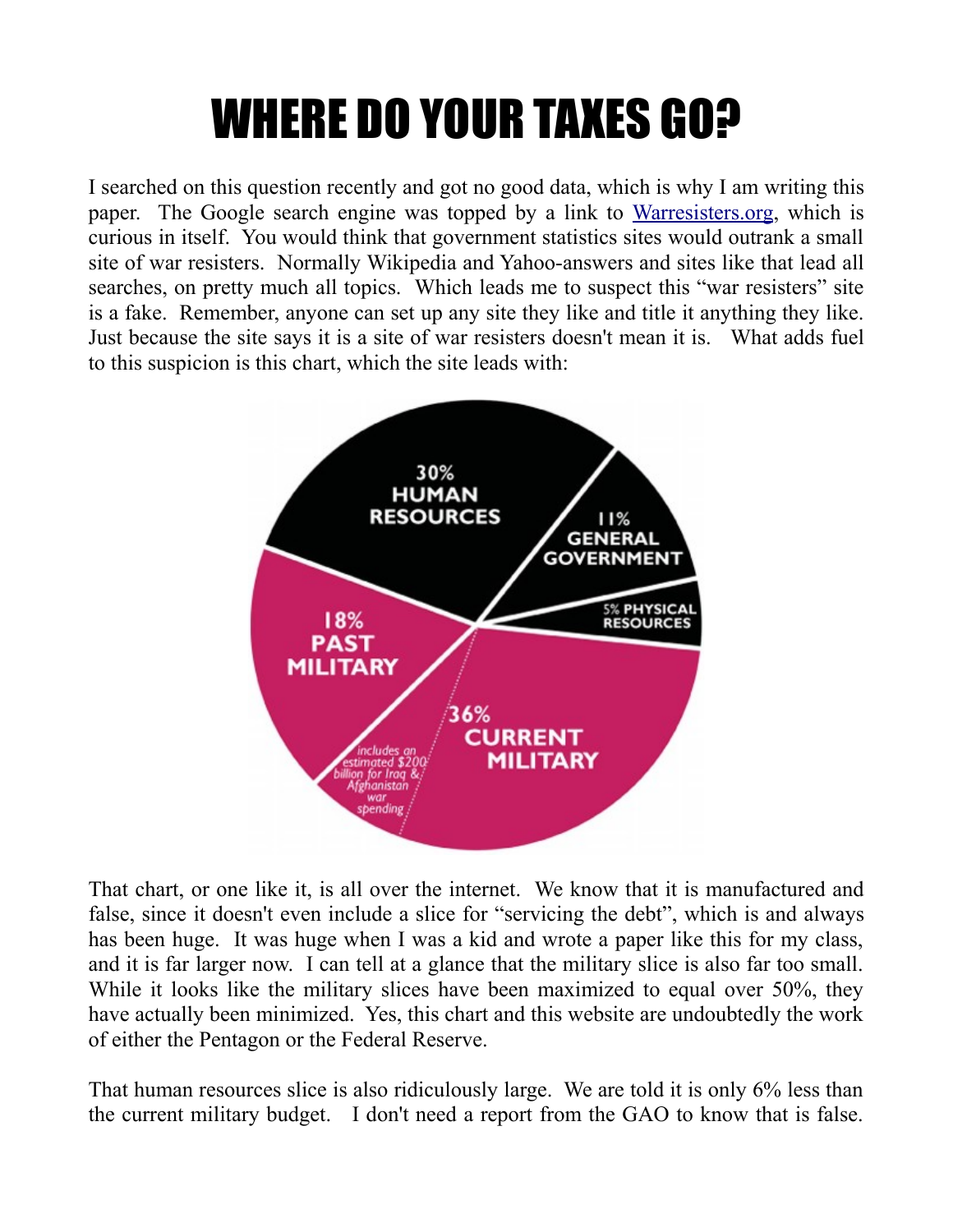You shouldn't need any footnotes from me to know this chart is a fake. It is outrageously illogical in all ways, and goes against every fact of life we know. It is only sad that the government thinks so little of our intelligence that it would even publish such garbage.

As another example, you may ask yourself why the pies are titled things like "human resources" and "physical resources." The compilers of this chart are deflecting you with cloudy language, so that you can't unwind any of this. Just think about it: you could label a large part of the military as "human resources," since a large number of people work for the military. Are all military salaries in that pie? Who knows? This chart is pure propaganda.

It only takes a little math and logic to discover the truth, even without consulting the various government reports and statistics (which are known to be fudged). While we don't know exactly how many trillions of dollars we are in debt, as a country, we know it is a staggering number. I have seen estimates from 14 trillion to 100 trillion, and even higher. But we don't need a firm number. We just need to know we are in debt, which means we are spending far more than we are taking in. And that means we have a different way of analyzing a chart like this.

I will simplify my analysis by looking at only two pieces of pie: the pie that goes to the military and the pie that goes to the bankers. Servicing the debt goes straight to the bankers, since they are the ones who collect the interest. Bailing out the banks also goes straight to the bankers, obviously, and bailing out Wall Street goes to them also, or the lion's share, since Wall Street is run by investment firms, which are owned by banks or other financial entities. So we may label one pie "stolen by the banks," and the other pie, "stolen by the military."

You will say, "Stolen? How did the military steal it?" Well, beyond the fact that they have billed us for a lot of stuff they never delivered, and overbilled us for stuff they did deliver (remember the \$500 toilet seat?), they have given us wars we didn't need and didn't want, and failed to protect us from terrorism they themselves created. Our "defense" spends about 20 times what Russia or China spends, and delivers no defense. We only have offense. Are the wars in Libya, Iraq, Afghanistan, Pakistan, and so on wars of defense? No, they are offensive wars, by which we are looting large parts of the world. If our defense were really defensive, we would need only about 5% of it, as we can see from Russia or China. No one is attacking Russia or China, are they? Beyond that, we found out on September 11, 2001, that our military apparently cannot defend itself against box cutters or nail clippers. The top brass testified in Congress that only four jets are on the ground to protect  $\frac{1}{4}$  of the US, which is why there was no response on that day. And even those four jets were not launched. Which, according to my math means we pay around a trillion dollars a year for nothing. Or, domestically we pay to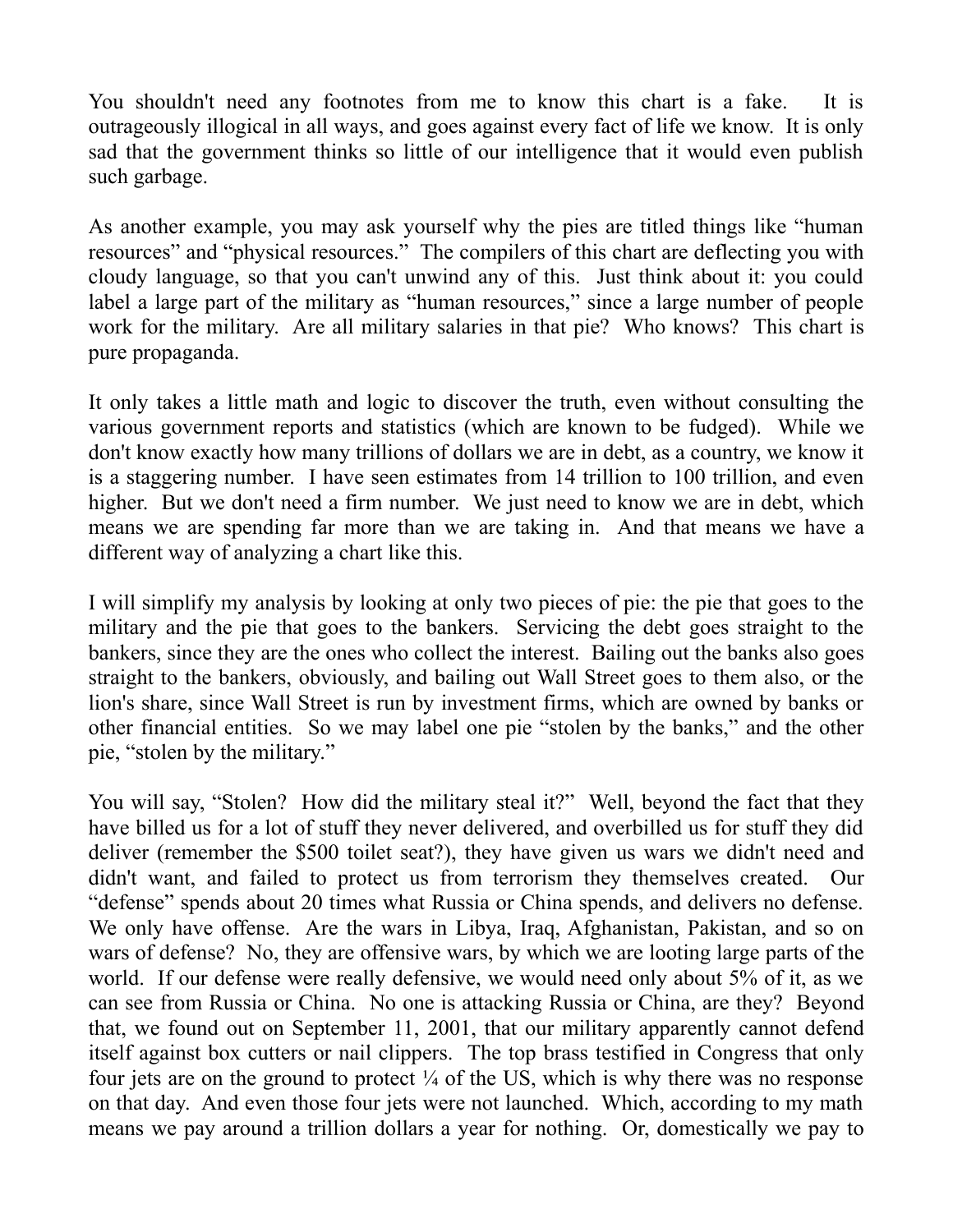get a handful of jets which can't launch, while in other countries we pay our offensive military to murder innocent people and steal all their resources. That is worse than stealing, really, since the thieves are then murdering and stealing in your name, with your taxes. They are stealing from you and then making you a murderer and a thief through their actions.

So, we have "stolen by the banks" and "stolen by the military." What percentage of the total pie is that, without looking at any other pieces? Well, we already know it is way over 100%, since that is why the country is in debt. If the bankers and the military were stealing *less than* all the taxes, we wouldn't be in debt, would we? We are in debt because they are stealing more money than is coming into the treasury. And they are raising the debt ceiling, so that they can steal even more from the future treasury. Yes, they are not just stealing from you at this point, they are stealing from the unborn.

How much more than 100% are they stealing each year? It is impossible to say, since we have to rely on the statistics of the thieves. In the past, they were only stealing 120- 150%, which, with some creative accounting, could be made to seem almost sustainable. But since 2008, that number has risen dramatically, and is now something like 300- 1000%. They have stolen so much in the past 4 years that it would take centuries to pay it back at current tax levels.

You can expect tax levels to rise (on the poor and middle-class, at least), but they have other ways of stealing that money from you. First, they will devalue your cash via inflation, which is a subtler way of taking your money. At the same time they will cut your wages and increase prices, which is more stealing from you. Then they will encourage you to buy gold and silver, which they can confiscate later, while they are confiscating your guns. You will say they can't do that, but they have done it before (read your history). They did all this in the last depression, and there was no revolution or major uprising, so they figure they can do it again. The Nazis also did all these things not so long ago, and they encountered very little resistance from within. Remember, the Nazis were defeated from outside, in a war, not in a revolution. Who is going to defeat your Nazis for you?

Same with the Russians. They had a revolution, but only managed to replace one set of thieves with another. All in all they were probably better off under the Czars than under Stalin or any of the rest. And we could say the same now, about either Russia or the US or any other country: the thieves are stealing a bigger piece of the total pie now than any King or Czar ever did. The 400 biggest thieves in the US have more wealth than 50% of the country.<sup>1</sup> And the wealth of these 400 thieves has quadrupled in the past 12 years. At the same time, their taxes have halved.<sup>2</sup> Worldwide, the richest people (the billionaires) have seen their wealth rise 14% in 2010 and 22% in 2011, for a total of 40% in just two years!<sup>3</sup> This, while the total pie has gotten smaller. In the US, total